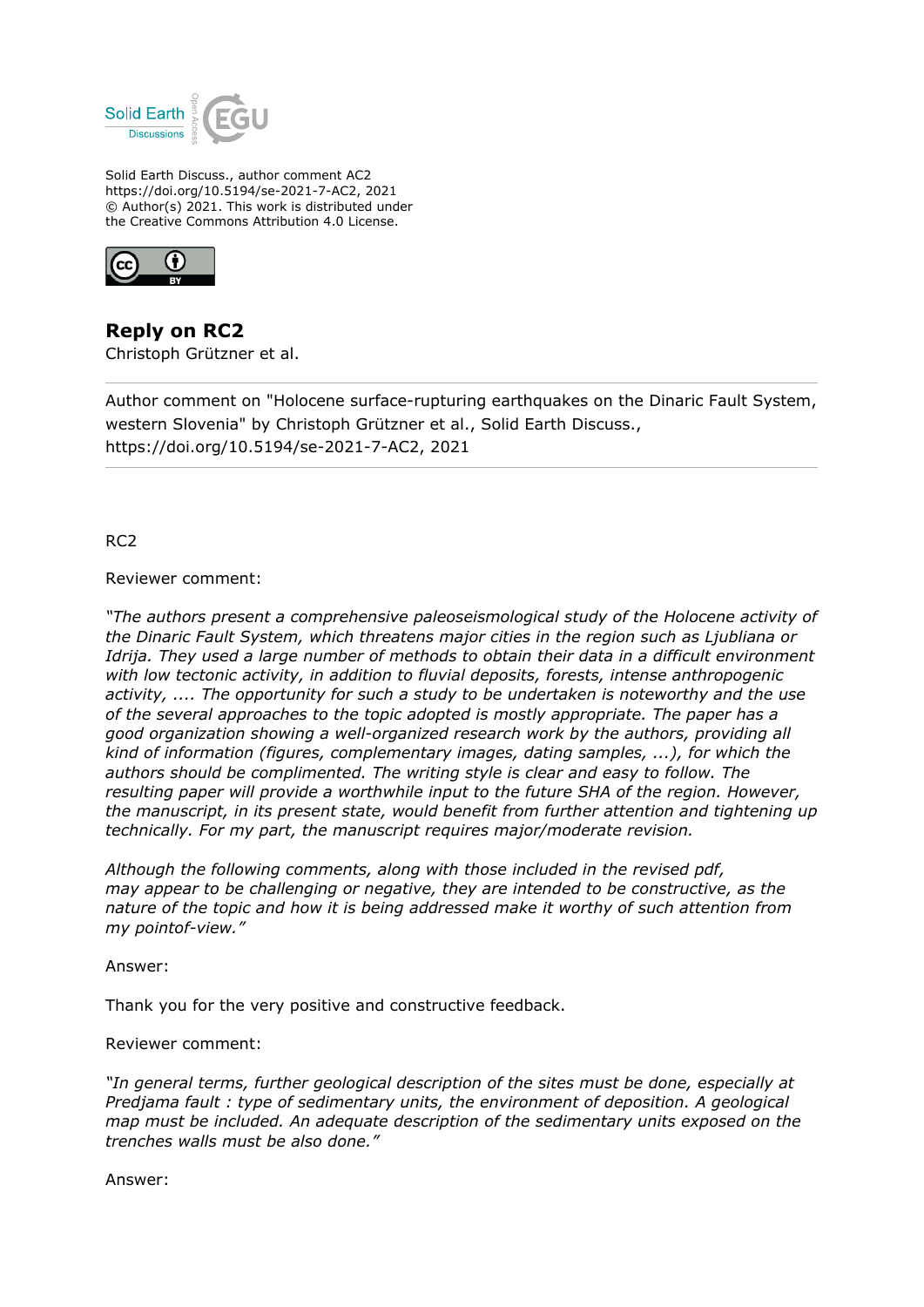Thank you for the suggestion to add more details on the geology. We will add another figure with geological maps of the study area(s), which will have the same extent as Fig. 2 including the two insets. We will also add a more detailed description of the geological units found in the trenches.

Reviewer comment:

*"Predjama Fault: My main concern of the interpretation of the trenches in this fault is about the possible pedogenic development on the exposed materials. I am not sure whether the dating is giving the age of a sedimentary deposit or the progressive and continuous process of edaphization. Besides this, the interpretation of unit U6 as sagpond seems to me rather unrealistic. See detailed comments on the pdf."*

### Answer:

Thanks for the detailed comments here and in the annotated PDF. We will provide more detailed descriptions of the geological units that we encountered in the trench. We interpret units U3 and U4 as weathered calcarenites. Unit U5, however, also contains sand, fine gravels, and charcoal fragments at its base (where it is in contact with U4).

Thus, U5 is not just the product of weathered bedrock, but also involves slope deposits. This lowermost part of U5 parallels U4, which is why we interpret the base of U5 as having been involved in the deformation. Therefore, sample SLO18\_BAN3 should pre-date the deformation. However, we agree that non-tectonic processes may have also contributed to the features that we see in the trench, and we realize that we must discuss possible alternative interpretations and processes in more detail. We will therefore discuss these possibilities in the revised manuscript in detail and leave it to the reader to draw the conclusions. Abstract, discussion, and conclusions will be modified accordingly.

We thank the reviewer for pointing out that unit U6 is not likely to be a sag pond deposit. In the revised version, we will remove this interpretation and modify our already included alternative explanation: "We note that unit U6 is not necessarily a sedimentary body, but the distinct pale appearance may be due to post-depositional modification by increased water content, or it may result from compaction due to the occasional use of the track by the farmers."

We will also include the other changes that you suggested in the annotated PDF.

Reviewer comment:

*"Idrija Fault: the analysis of the stratigraphic relationship with a potential earthquake is too speculative. The uncertainty of the ages (both, epistemic and methodological) obscure any reliable analysis."*

Reviewer comment in the annotated PDF on the same subject:

*"The two other samples collected from U10: SLO18\_SK13 and SLO18\_SK6 give a consistent age around 2300 ka. Taking SLO18\_SK11 as representative for the U10 would give an unrealistic young age for the unit and the tectonic activity.*

*2300 ka is also consistent with the age of the fissure filling. The last tectonic event must occur before that date, and maybe after 2645."*

*"An alternative dating method as OSL would have been valuable (U10 looks really adecuate sediment for that method)"*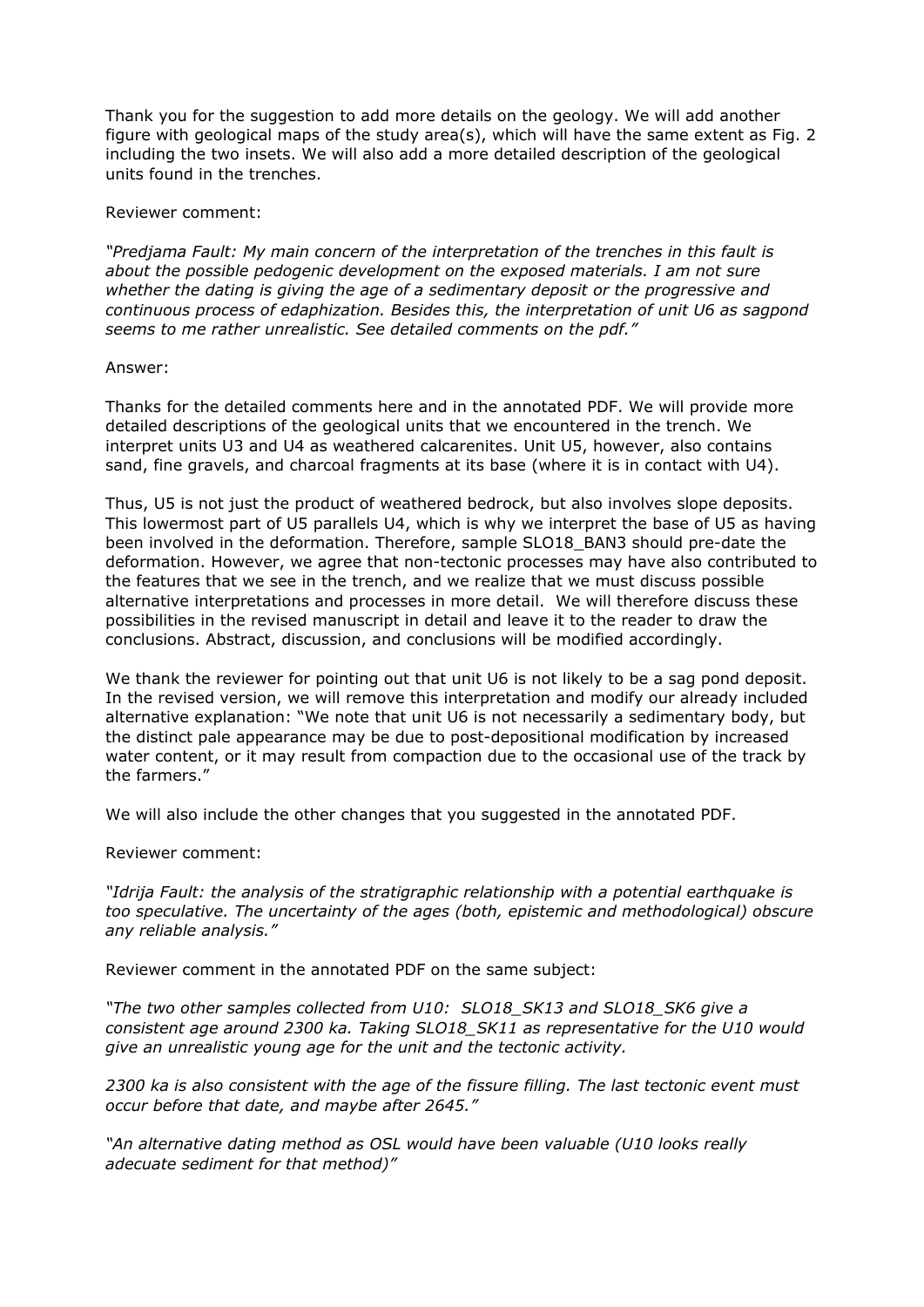### Answer:

We agree that the dating results are not as straight forward as we would have wished, and indeed we cannot narrowly bracket the tectonic deformation. We did not take OSL samples, because we found abundant charcoals in the trench. Unfortunately, most of the charcoal samples that we took turned out to be of insufficient quality after pre-treatment in the lab.

Sample SLO18\_SK11 gives a very young age of 492-315 cal BP. This contrasts all other samples, which cluster around 2-2.5 ka. (An exception is SLO18 SK8, which yielded ca. 1.5 ka, but it is also a bulk age and not a charcoal age.) One possibility is that the young age of sample SLO18 SK11 is simply wrong. However, it is a charcoal sample and not bulk, and there is no indication of technical difficulties with the sample. It could have been brought into its position via bioturbation, but we checked carefully and did not find any evidence for burrows etc. It is easily possible to deposit an older charcoal in younger sediments, but not vice versa. Therefore, we must assume that the age is valid. There is practically no way to find out how long it took to deposit unit U10, because the samples SK6, SK11, and SK13 are not in stratigraphic order, but sample SK11 indicates that the deposition cannot pre-date 492-315 cal BP. However, we do agree that the clustering around 2-2.5 ka raises the question if something is wrong with sample SK11 (although, as mentioned above, there is no hint for that). The only way to solve this issue is to raise this possibility in the discussion section of the manuscript. In any case we would like to stress that we are not trying to sell a very young rupture, e.g. in the 1511 Earthquake. This is reflected in the title of our manuscript and we also very carefully discussed the pros and cons in the first version. For us, the important message is that the fault ruptured in the last 2.5 ka. Our study does not aim to find the 1511 rupture. Even if the features in the Idrija trench were not due to primary rupture, but due to seismic shaking as suggested by reviewer 1, this means that a strong earthquake occurred very close to the trench site, and perhaps on the Idrija Fault. However, we think that many arguments are in favour of a rupture on the Idrija Fault, despite the trench not showing a textbook rupture with a sharp fault.

# Reviewer comment:

*"Geomagnetic and georadar surveys could be removed from the paper, as they do not show any valuable results."*

#### Answer:

Thanks for this suggestion. We would like to mention these geophysical surveys for two reasons. (i) It may be a valuable information for other researchers attempting to use GPR or magnetics in a similar setting for active fault studies. (ii) The data set is huge and freely available for everyone via the PANGEA repository (Grützner, 2020). Thus, it can be used for any kinds of scientific studies or other purposes. We would like link the data with the trenching results for the sake of completeness. Also, the methodological description is very short and does not unnecessarily lengthen the paper a lot.

# Reviewer comment:

*"The analysis of the earthquake magnitude on both faults is completely speculative. The authors cannot make any reliable estimation with their data. Remove these sections.*

*Please also note the supplement to this comment: https://se.copernicus.org/preprints/se-2021-7/se-2021-7-RC2-supplement.pdf"*

Answer: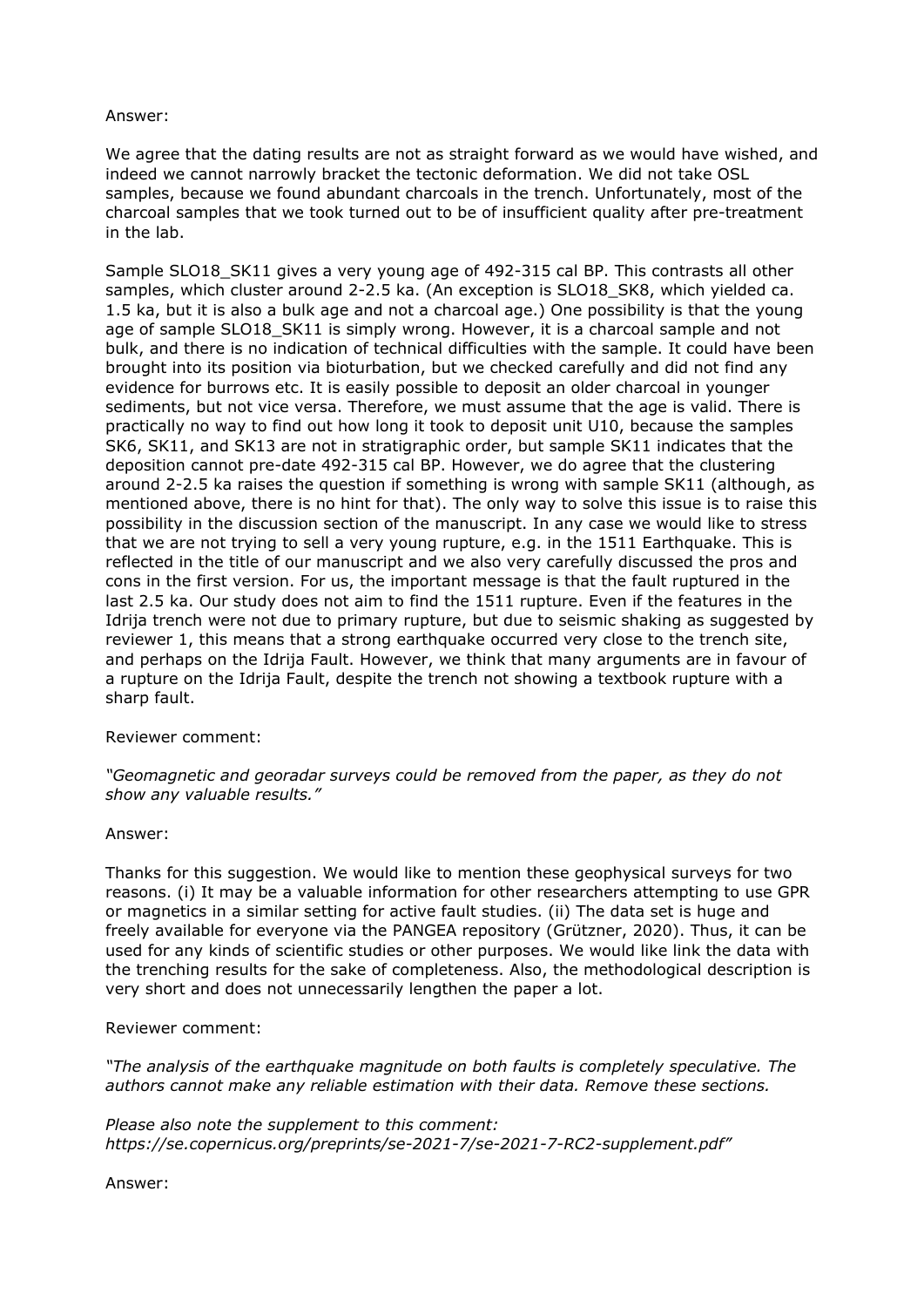Thank you very much! We agree that discussing magnitudes weakens the paper. Accordingly, we will remove this part from the manuscript. We will also happily incorporate all the other comments raised in the annotated PDF, which mainly refer to clarifications, more precise wording, and some changes to the figures.

Reviewer comment in the annotated PDF:

*"As you describe later, Sava Ft. and Periadriatic F. accommodate part of this deformation. In the way that it is written, seems like all the motion were accommodated only by DFS. Could even some other not studied faults take part in this motion, also?"*

*"I do not understand what is the objective of this discussion. Trying to find some correlation between recurrence interval and slip rate? Please, rewrite it."*

Answer:

Yes, that is right. In our thought experiment, we therefore wrote "If the entire northward motion of Adria were accommodated by the right-lateral motion on the DFS …" Thank you for pointing out that this is misleading. We will add the information for the Sava and the Periadriatic Ft. and make clear that we talk about the absolute maximum cumulative slip rate that can be expected for the DFS. The entire reason for this paragraph is to make the point that the faults must be slow given the overall slow Adria-Europe convergence, and that the recurrence interval of strong earthquakes must, therefore, necessarily be long.

We will also incorporate all the minor suggestions made in the annotated PDF.

References

Buser, S.: Geological Map of Slovenia – 1:250.000. Ljubljana, Geološki zavod Slovenije, 2009.

Copley, A., Grützner, C., Howell, A., Jackson, J., Penney, C. and Wimpenny, S.: Unexpected earthquake hazard revealed by Holocene rupture on the Kenchreai Fault (central Greece): Implications for weak sub-fault shear zones. Earth and Planetary Science Letters 486, 141-154, 2018.

Grützner, C., Aschenbrenner, S., Krämer, A., Reicherter, K., Saifelislam, N., Ustaszewski, K., Viscolani, A. and Welte, J.: Geophysical survey (GPR, ERT, magnetic) on active faults in Slovenia and Italy. PANGAEA, https://doi.org/10.1594/PANGAEA.922902, 2020.

Lin, A., Rao, G., Jia, D., Yan, B., and Ren, Z.: Co-seismic strike-slip surface rupture and displacement produced by the 2010 Mw 6.9 Yushu earthquake, China, and implications for Tibetan tectonics. Journal of Geodynamics, 52(3-4), 249-259, 2011.

Moulin, A., Benedetti, L., Rizza, M., Jamšek Rupnik, P., Gosar, A., Bourles, D., Keddadouche, K., Aumaître, G., Arnold, M., Guillou, V., and Ritz, J. F.: The Dinaric fault system: Large□scale structure, rates of slip, and Plio□Pleistocene evolution of the transpressive northeastern boundary of the Adria microplate. Tectonics, 35(10), 2258-2292, doi:10.1002/2016TC004188, 2016.

Quigley, M., Van Dissen, R., Villamor, P., Litchfield, N., Barrell, D., Furlong, K., ... and Pedley, K.: Surface rupture of the Greendale Fault during the Darfield (Canterbury) earthquake, New Zealand. *Bulletin of the New Zealand Society for Earthquake Engineering*, *43*(4), 236-242, 2010.